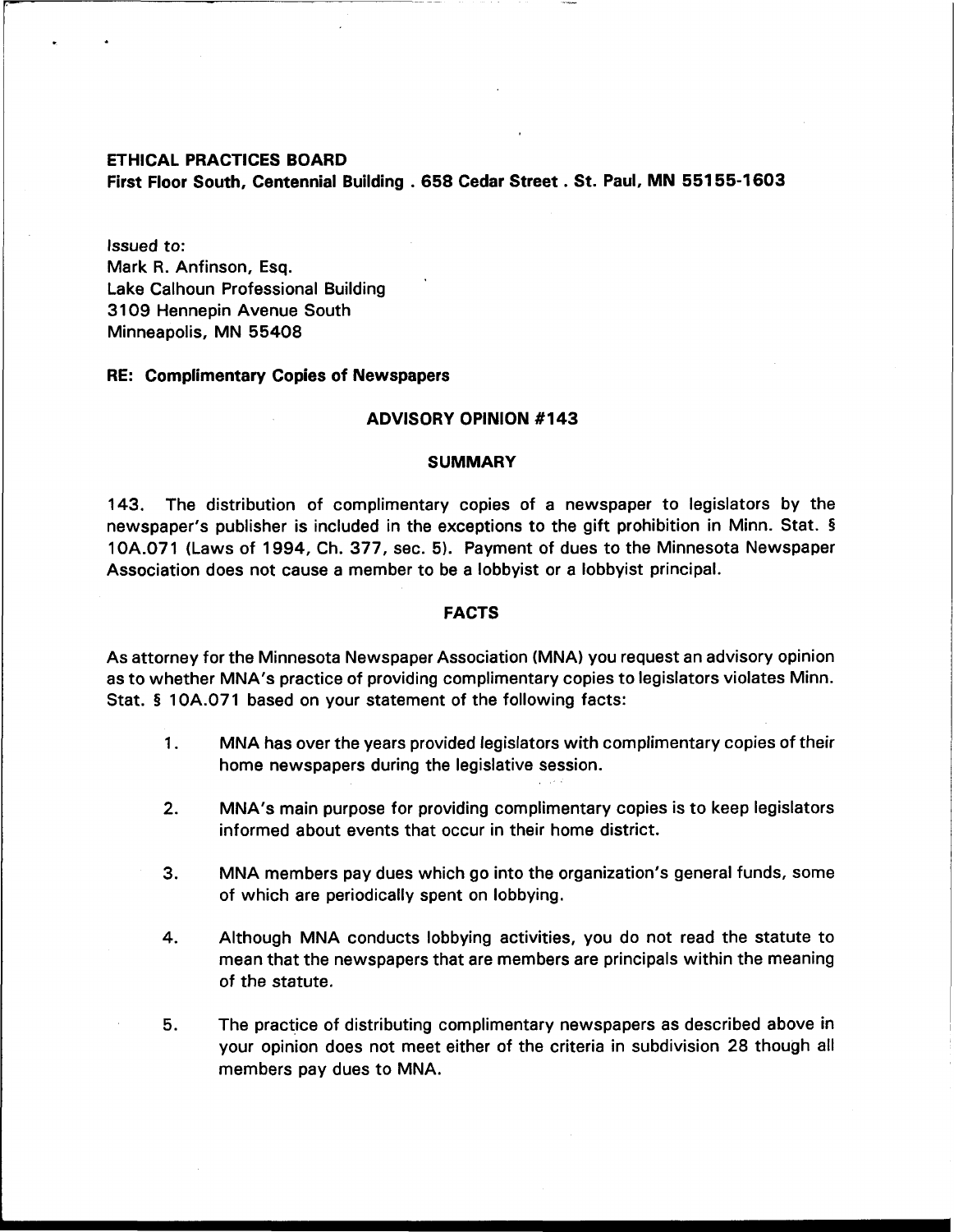### **OPINION**

No, the practice described is included in the exceptions to the gift prohibition in Minn. Stat. § 10A.071 (Laws of 1994, Ch. 377, sec. 5). It is further the opinion of the Board that payment of dues to the Minnesota Newspaper Association, which conducts lobbying activities, does not in and of itself cause a member to be a lobbyist or a lobbyist principal.

Issued:  $G$ ane  $9,1994$ 

larne Ocum

Vanne Owens Hayes, Chai **Ethical Practices Board** 

### PERTINENT STATUTES

Laws of 1994, Ch. 377, sec. 5, created Minn. Stat. § 10A.071 CERTAIN GIFTS BY LOBBYISTS AND PRINCIPALS PROHIBITED which provides:

Subdivision 1. Definitions. (a) The definitions in this subdivision apply to this section. (b) "Gift" means money, real or personal property, a service, a loan, a forbearance or forgiveness of indebtedness, or a promise of future employment, that is given without the giver receiving consideration of equal or greater value in return.

(c) "Official" means a public official, an employee of the legislature, or a local official of a metropolitan governmental unit.

Subd. 2. Prohibition. A lobbyist or principal may not give a gift or request another to give a gift to an official. An official may not accept a gift from a lobbyist or principal.

Subd. 3. Exceptions. (a) The prohibitions in this section do not apply if the gift is:

(1) a contribution as defined in section 10A.01, subdivision 7;

(2) services to assist an official in the performance of official duties, including but not limited to providing advice, consultation, information, and communication in connection with legislation, and services to constituents;

(3) services of insignificant monetary value;

(4) a plaque or similar memento recognizing individual services in a field of specialty or to a charitable cause;

(5) a trinket or memento of insignificant value;

(6) informational material of unexceptional value; or

(7) food or a beverage given at a reception, meal, or meeting away from the recipient's place of work by an organization before whom the recipient appears to make a speech or